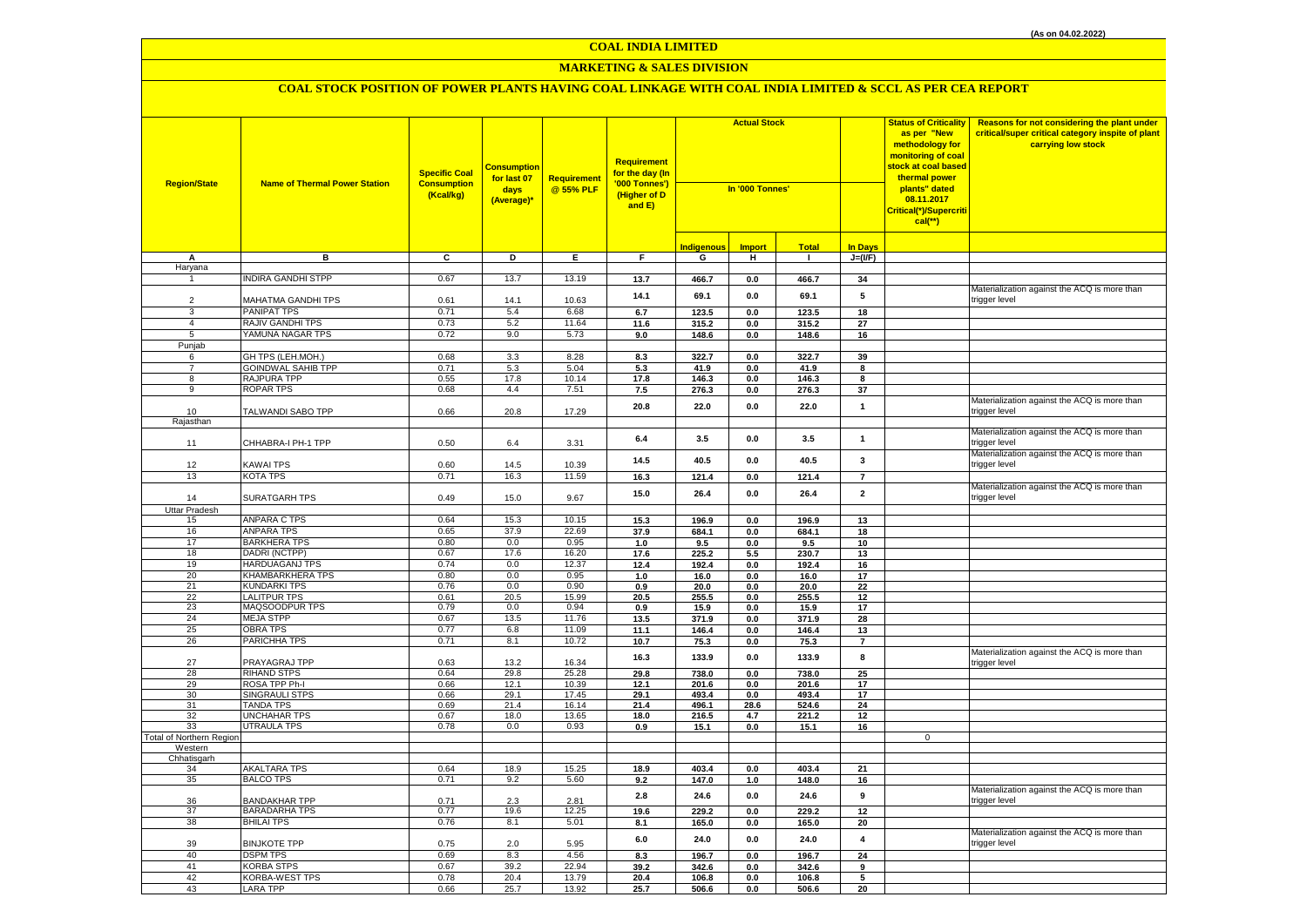### **MARKETING & SALES DIVISION**

| <b>Region/State</b>                        | <b>Name of Thermal Power Station</b>            | <b>Specific Coal</b><br><b>Consumption</b><br>(Kcal/kg) | <b>Consumption</b><br>for last 07<br>days<br>(Average)* | Requirement<br>@ 55% PLF | <b>Requirement</b><br>f <mark>or the day (In</mark><br>'000 Tonnes')<br>(Higher of D<br>and E) | <b>Actual Stock</b><br>In '000 Tonnes' |               |               |                         | <b>Status of Criticality</b><br>as per "New<br>methodology for<br>monitoring of coal<br>stock at coal based<br>thermal power<br>plants" dated<br>08.11.2017<br>Critical(*)/Supercriti<br>$cal$ (**) | Reasons for not considering the plant under<br>critical/super critical category inspite of plant<br>carrying low stock |
|--------------------------------------------|-------------------------------------------------|---------------------------------------------------------|---------------------------------------------------------|--------------------------|------------------------------------------------------------------------------------------------|----------------------------------------|---------------|---------------|-------------------------|-----------------------------------------------------------------------------------------------------------------------------------------------------------------------------------------------------|------------------------------------------------------------------------------------------------------------------------|
|                                            |                                                 |                                                         |                                                         |                          |                                                                                                | <b>Indigenous</b>                      | <b>Import</b> | <b>Total</b>  | <b>In Days</b>          |                                                                                                                                                                                                     |                                                                                                                        |
| A                                          | в                                               | C                                                       | D                                                       | Е.                       | F.                                                                                             | G                                      | н             | -1            | $J=(VF)$                |                                                                                                                                                                                                     |                                                                                                                        |
| 44                                         | NAWAPARA TPP                                    | 0.79                                                    | 0.0                                                     | 6.28                     | 6.3                                                                                            | 26.4                                   | 0.0           | 26.4          | $\overline{\mathbf{4}}$ |                                                                                                                                                                                                     | Materialization against the ACQ is more than<br>rigger level                                                           |
| 45                                         | PATHADI TPP                                     | 0.65                                                    | 9.4                                                     | 5.18                     | 9.4                                                                                            | 177.4                                  | 0.0           | 177.4         | 19                      |                                                                                                                                                                                                     |                                                                                                                        |
| 46                                         | <b>SIPAT STPS</b>                               | 0.68                                                    | 30.4                                                    | 26.62                    | 30.4                                                                                           | 705.4                                  | 0.0           | 705.4         | 23                      |                                                                                                                                                                                                     |                                                                                                                        |
| 47                                         | <b>TAMNAR TPP</b>                               | 0.84                                                    | 26.5                                                    | 26.52                    | 26.5                                                                                           | 81.6                                   | 0.0           | 81.6          | 3                       |                                                                                                                                                                                                     | Materialization against the ACQ is more than<br>trigger level                                                          |
| 48                                         | <b>UCHPINDA TPP</b>                             | 0.75                                                    | 14.0                                                    | 14.22                    | 14.2                                                                                           | 94.6                                   | 0.0           | 94.6          | $\overline{7}$          |                                                                                                                                                                                                     | Materialization against the ACQ is more than<br>trigger level                                                          |
| Gujarat                                    |                                                 |                                                         |                                                         |                          |                                                                                                |                                        |               |               |                         |                                                                                                                                                                                                     |                                                                                                                        |
| 49                                         | <b>GANDHI NAGAR TPS</b>                         | 0.69                                                    | 8.7                                                     | 5.71                     | 8.7                                                                                            | 71.7                                   | $0.0\,$       | 71.7          | 8                       |                                                                                                                                                                                                     | Materialization against the ACQ is more than                                                                           |
| 50                                         | SABARMATI (D-F STATIONS)                        | 0.57                                                    | 4.1                                                     | 2.74                     | 4.1                                                                                            | 6.4                                    | 71.0          | 77.4          | 6                       |                                                                                                                                                                                                     | rigger level<br>Materialization against the ACQ is more than                                                           |
| 51                                         | UKAI TPS                                        | 0.67                                                    | 11.2                                                    | 9.85                     | 11.2                                                                                           | 81.8                                   | 0.0           | 81.8          | $\overline{7}$          |                                                                                                                                                                                                     | trigger level                                                                                                          |
| 52                                         | <b>WANAKBORI TPS</b>                            | 0.67                                                    | 24.1                                                    | 20.22                    | 24.1                                                                                           | 60.4                                   | 0.0           | 60.4          | 3                       |                                                                                                                                                                                                     | Materialization against the ACQ is more than<br>rigger level:                                                          |
| Madhya Pradesh                             |                                                 |                                                         |                                                         |                          |                                                                                                |                                        |               |               |                         |                                                                                                                                                                                                     |                                                                                                                        |
| 53                                         | AMARKANTAK EXT TPS                              | 0.65                                                    | 3.1                                                     | 1.80                     | 3.1                                                                                            | 21.9                                   | 0.0           | 21.9          | $\overline{7}$          |                                                                                                                                                                                                     |                                                                                                                        |
| 54                                         | ANUPPUR TPP                                     | 0.65                                                    | 16.7                                                    | 10.31                    | 16.7                                                                                           | 203.0                                  | 0.0           | 203.0         | 12                      |                                                                                                                                                                                                     |                                                                                                                        |
| 55<br>56                                   | <b>BINA TPS</b><br><b>GADARWARA TPP</b>         | 0.74<br>0.66                                            | 3.4<br>18.5                                             | 4.88<br>13.93            | 4.9<br>18.5                                                                                    | 90.0<br>253.1                          | 0.0<br>26.2   | 90.0<br>279.3 | 18<br>15                |                                                                                                                                                                                                     |                                                                                                                        |
| 57                                         | <b>KHARGONE STPP</b>                            | 0.60                                                    | 14.3                                                    | 10.45                    | 14.3                                                                                           | 136.6                                  | 0.0           | 136.6         | 10                      |                                                                                                                                                                                                     |                                                                                                                        |
| 58                                         | SANJAY GANDHI TPS                               | 0.82                                                    | 16.0                                                    | 14.57                    | 16.0                                                                                           | 98.7                                   | 0.0           | 98.7          | 6                       |                                                                                                                                                                                                     | Non payment of dues                                                                                                    |
| 59                                         | <b>SATPURA TPS</b>                              | 0.67                                                    | 7.0                                                     | 11.79                    | 11.8                                                                                           | 95.7                                   | $0.0\,$       | 95.7          | 8                       |                                                                                                                                                                                                     | Non Payment of Dues                                                                                                    |
| 60                                         | <b>SEIONI TPP</b>                               | 0.64                                                    | 6.0                                                     | 5.06                     | 6.0                                                                                            | 191.5                                  | 0.0           | 191.5         | 32                      |                                                                                                                                                                                                     |                                                                                                                        |
| 61                                         | SHREE SINGAJI TPP                               | 0.71                                                    | 32.3                                                    | 23.50                    | 32.3                                                                                           | 168.8                                  | 0.0           | 168.8         | 5                       |                                                                                                                                                                                                     |                                                                                                                        |
| 62                                         | <b>VINDHYACHAL STPS</b>                         | 0.69                                                    | 66.5                                                    | 43.60                    | 66.5                                                                                           | 1252.2                                 | 0.0           | 1252.2        | 19                      |                                                                                                                                                                                                     |                                                                                                                        |
| Maharashtra                                |                                                 |                                                         |                                                         |                          |                                                                                                |                                        |               |               |                         |                                                                                                                                                                                                     |                                                                                                                        |
| 63                                         | <b>AMRAVATI TPS</b>                             | 0.62                                                    | 19.6                                                    | 11.07                    | 19.6                                                                                           | 35.5                                   | 0.0           | 35.5          | $\overline{\mathbf{2}}$ |                                                                                                                                                                                                     | Materialization against the ACQ is more than<br>rigger level                                                           |
| 64                                         | <b>BHUSAWAL TPS</b>                             | 0.72                                                    | 8.9                                                     | 11.44                    | 11.4                                                                                           | 65.8                                   | $0.0\,$       | 65.8          | 6                       |                                                                                                                                                                                                     | Non payment of dues                                                                                                    |
| 65                                         | <b>BUTIBORI TPP</b>                             | 0.67                                                    | 0.0                                                     | 5.31                     | 5.3                                                                                            | 59.7                                   | 0.0           | 59.7          | 11                      |                                                                                                                                                                                                     |                                                                                                                        |
| 66                                         | CHANDRAPUR(MAHARASHTRA) STPS                    | 0.78                                                    | 34.9                                                    | 30.17                    | 34.9                                                                                           | 77.8                                   | 0.0           | 77.8          | $\mathbf{2}$            |                                                                                                                                                                                                     | Non payment of dues                                                                                                    |
| 67                                         | DAHANU TPS                                      | 0.62                                                    | 5.6                                                     | 4.09                     | 5.6                                                                                            | 5.2                                    | 0.0           | 5.2           | $\mathbf{1}$            |                                                                                                                                                                                                     | Materialization against the ACQ is more than<br>trigger level                                                          |
| 68                                         | DHARIWAL TPP                                    | 0.67                                                    | 8.4                                                     | 5.34                     | 8.4                                                                                            | 13.6                                   | 0.0           | 13.6          | $\mathbf 2$             |                                                                                                                                                                                                     | Materialization against the ACQ is more than<br>trigger level<br>Materialization against the ACQ is more than          |
| 69<br>70                                   | <b>GMR WARORA TPS</b><br><b>KHAPARKHEDA TPS</b> | 0.67<br>0.89                                            | 7.6<br>17.0                                             | 5.29<br>15.72            | 7.6<br>17.0                                                                                    | 0.9<br>305.0                           | 0.0<br>0.0    | 0.9<br>305.0  | $\mathbf 0$<br>18       |                                                                                                                                                                                                     | trigger level                                                                                                          |
| 71                                         | <b>KORADI TPS</b>                               | 0.76                                                    | 30.5                                                    | 22.08                    | 30.5                                                                                           | 140.9                                  | 0.0           | 140.9         | 5                       |                                                                                                                                                                                                     | Non payment of dues                                                                                                    |
| 72                                         | <b>MAUDA TPS</b>                                | 0.70                                                    | 28.3                                                    | 21.29                    | 28.3                                                                                           | 572.1                                  | 2.9           | 575.0         | 20                      |                                                                                                                                                                                                     |                                                                                                                        |
| 73                                         | <b>NASIK TPS</b>                                | 0.81                                                    | 5.6                                                     | 6.72                     | 6.7                                                                                            | 20.5                                   | 0.0           | 20.5          | 3                       |                                                                                                                                                                                                     | Non payment of dues                                                                                                    |
| 74                                         | <b>PARAS TPS</b>                                | 0.74                                                    | 5.8                                                     | 4.90                     | 5.8                                                                                            | 22.6                                   | 0.0           | 22.6          | $\overline{\mathbf{4}}$ |                                                                                                                                                                                                     | Non payment of dues                                                                                                    |
| 75                                         | <b>PARLITPS</b>                                 | 0.67                                                    | 8.0                                                     | 6.65                     | 8.0                                                                                            | 15.0                                   | 0.0           | 15.0          | $\overline{\mathbf{2}}$ |                                                                                                                                                                                                     | Non payment of dues                                                                                                    |
| 76                                         | <b>SOLAPUR STPS</b>                             | 0.56                                                    | 9.9                                                     | 9.73                     | 9.9                                                                                            | 170.3                                  | 7.6           | 177.9         | 18                      |                                                                                                                                                                                                     |                                                                                                                        |
| 77                                         | TIRORA TPS                                      | 0.66                                                    | 42.6                                                    | 28.73                    | 42.6                                                                                           | 160.6                                  | $0.0\,$       | 160.6         | 4                       |                                                                                                                                                                                                     |                                                                                                                        |
| 78                                         | WARDHA WARORA TPP                               | 0.66                                                    | 4.7                                                     | 4.71                     | 4.7                                                                                            | 97.0                                   | $0.0\,$       | 97.0          | 21                      |                                                                                                                                                                                                     |                                                                                                                        |
| <b>Total of Western Region</b><br>Southern |                                                 |                                                         |                                                         |                          |                                                                                                |                                        |               |               |                         | $\mathbf 0$                                                                                                                                                                                         |                                                                                                                        |
| Andhra Pradesh                             |                                                 |                                                         |                                                         |                          |                                                                                                |                                        |               |               |                         |                                                                                                                                                                                                     |                                                                                                                        |
| 79                                         | DAMODARAM SANJEEVAIAH TPS                       | 0.66                                                    | 12.3                                                    | 13.85                    | 13.8                                                                                           | 68.8                                   | 0.0           | 68.8          | 5                       |                                                                                                                                                                                                     | Materialization against the ACQ is more than<br>trigger level                                                          |
| 80                                         | Dr. N.TATA RAO TPS                              | 0.77                                                    | 24.2                                                    | 17.90                    | 24.2                                                                                           | 159.1                                  | 0.0           | 159.1         | $\overline{7}$          |                                                                                                                                                                                                     |                                                                                                                        |
| 81                                         | PAINAMPURAM TPP                                 | 0.59                                                    | 16.6                                                    | 10.21                    | 16.6                                                                                           | 150.8                                  | 60.8          | 211.6         | 13                      |                                                                                                                                                                                                     | Materialization against the ACQ is more than<br>rigger level                                                           |
| 82                                         | RAYALASEEMA TPS                                 | 0.76                                                    | 19.9                                                    | 16.60                    | 19.9                                                                                           | 49.4                                   | 0.0           | 49.4          | $\mathbf 2$             |                                                                                                                                                                                                     | Materialization against the ACQ is more than<br>trigger level                                                          |
|                                            |                                                 |                                                         |                                                         |                          |                                                                                                |                                        |               |               |                         |                                                                                                                                                                                                     |                                                                                                                        |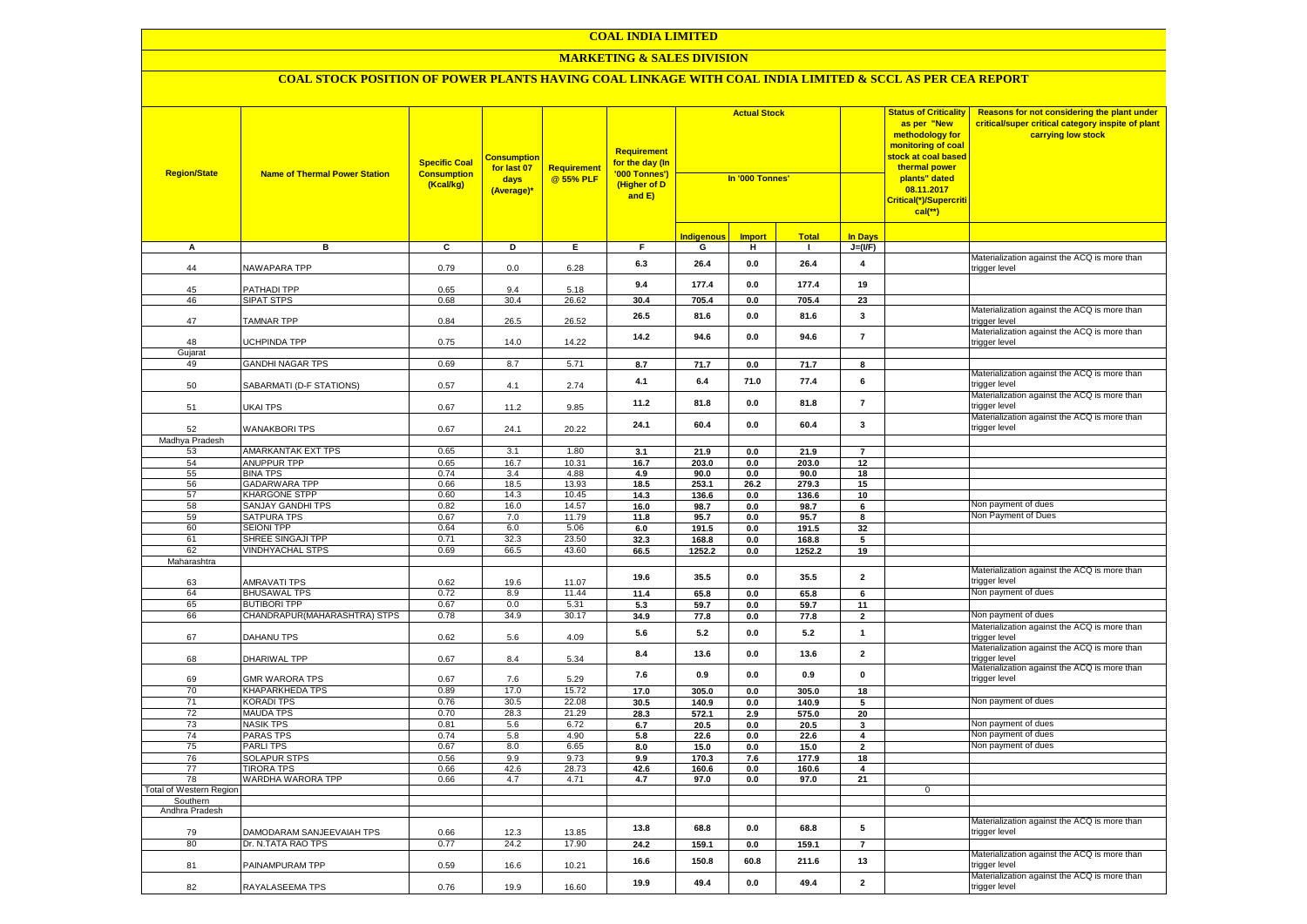### **MARKETING & SALES DIVISION**

| <b>Region/State</b>             | <b>Name of Thermal Power Station</b>       | <b>Specific Coal</b><br><b>Consumption</b><br>(Kcal/kg) | <b>Consumptior</b><br>for last 07<br>days<br>(Average)* | <b>Requirement</b><br>@ 55% PLF | <b>Requirement</b><br>for the day (In<br>'000 Tonnes')<br>(Higher of D<br>and E) | <b>Actual Stock</b><br>In '000 Tonnes' |                    |               | <b>Status of Criticality</b><br>as per "New<br>methodology for<br>monitoring of coal<br><mark>stock at coal based</mark><br>thermal power<br>plants" dated<br>08.11.2017<br>Critical(*)/Supercriti<br>$cal$ (**) | Reasons for not considering the plant under<br>critical/super critical category inspite of plant<br>carrying low stock |                                                               |
|---------------------------------|--------------------------------------------|---------------------------------------------------------|---------------------------------------------------------|---------------------------------|----------------------------------------------------------------------------------|----------------------------------------|--------------------|---------------|------------------------------------------------------------------------------------------------------------------------------------------------------------------------------------------------------------------|------------------------------------------------------------------------------------------------------------------------|---------------------------------------------------------------|
|                                 |                                            |                                                         |                                                         |                                 |                                                                                  | <b>Indigenous</b>                      | <b>Import</b>      | <b>Total</b>  | <b>In Davs</b>                                                                                                                                                                                                   |                                                                                                                        |                                                               |
| А                               | в                                          | $\overline{c}$                                          | Þ                                                       | E                               | F                                                                                | G                                      | н                  | -1            | $J=(VF)$                                                                                                                                                                                                         |                                                                                                                        |                                                               |
| 83                              | <b>SIMHADRI</b>                            | 0.78                                                    | 29.3                                                    | 20.54                           | 29.3                                                                             | 302.6                                  | 0.0                | 302.6         | 10                                                                                                                                                                                                               |                                                                                                                        |                                                               |
| 84                              | <b>SGPL TPP</b>                            | 0.53                                                    | 11.7                                                    | 9.26                            | 11.7                                                                             | 42.0                                   | 55.4               | 97.3          | 8                                                                                                                                                                                                                |                                                                                                                        |                                                               |
| 85                              | <b>VIZAG TPP</b>                           | 0.67                                                    | 1.4                                                     | 9.20                            | 9.2                                                                              | 142.0                                  | 0.0                | 142.0         | 15                                                                                                                                                                                                               |                                                                                                                        |                                                               |
| Karnataka                       |                                            |                                                         |                                                         |                                 |                                                                                  |                                        |                    |               |                                                                                                                                                                                                                  |                                                                                                                        |                                                               |
| 86                              | <b>BELLARY TPS</b>                         | 0.63                                                    | 7.2                                                     | 14.23                           | 14.2                                                                             | 6.8                                    | $0.0\,$            | 6.8           | $\mathbf 0$                                                                                                                                                                                                      |                                                                                                                        | Materialization against the ACQ is more than<br>trigger level |
| 87                              | KUDGI STPP                                 | 0.63                                                    | 15.3                                                    | 19.90                           | 19.9                                                                             | 159.0                                  | 0.0                | 159.0         | 8                                                                                                                                                                                                                |                                                                                                                        | Materialization against the ACQ is more than<br>trigger level |
| 88                              | <b>RAICHUR TPS</b>                         | 0.66                                                    | 20.0                                                    | 14.98                           | 20.0                                                                             | 94.8                                   | 0.0                | 94.8          | 5                                                                                                                                                                                                                |                                                                                                                        | Materialization against the ACQ is more than<br>rigger level  |
|                                 |                                            |                                                         |                                                         |                                 | 13.1                                                                             | 79.8                                   | 0.0                | 79.8          | 6                                                                                                                                                                                                                |                                                                                                                        | Materialization against the ACQ is more than                  |
| 89<br>Tamil Nadu                | YERMARUS TPP                               | 0.62                                                    | 11.8                                                    | 13.09                           |                                                                                  |                                        |                    |               |                                                                                                                                                                                                                  |                                                                                                                        | rigger level                                                  |
|                                 |                                            |                                                         |                                                         |                                 |                                                                                  |                                        |                    |               |                                                                                                                                                                                                                  |                                                                                                                        | Materialization against the ACQ is more than                  |
| 90                              | <b>METTUR TPS</b>                          | 0.81                                                    | 15.9                                                    | 8.98                            | 15.9                                                                             | 28.1                                   | 0.0                | 28.1          | $\overline{\mathbf{2}}$                                                                                                                                                                                          |                                                                                                                        | trigger level                                                 |
| 91                              | METTUR TPS - II                            | 0.78                                                    | 6.3                                                     | 6.16                            | 6.3                                                                              | 48.8                                   | 0.0                | 48.8          | 8                                                                                                                                                                                                                |                                                                                                                        |                                                               |
| 92                              | NORTH CHENNAI TPS                          | 0.82                                                    | 29.3                                                    | 19.78                           | 29.3                                                                             | 182.8                                  | 0.0                | 182.8         | 6                                                                                                                                                                                                                |                                                                                                                        |                                                               |
| 93                              | <b>TUTICORIN TPS</b>                       | 0.96                                                    | 15.5                                                    | 13.31                           | 15.5                                                                             | 114.3                                  | 0.0                | 114.3         | $\overline{7}$                                                                                                                                                                                                   |                                                                                                                        |                                                               |
| 94                              | <b>VALLUR TPP</b>                          | 0.72                                                    | 20.8                                                    | 14.26                           | 20.8                                                                             | 165.6                                  | $0.0\,$            | 165.6         | 8                                                                                                                                                                                                                |                                                                                                                        |                                                               |
| Telangana                       |                                            |                                                         |                                                         |                                 |                                                                                  |                                        |                    |               |                                                                                                                                                                                                                  |                                                                                                                        |                                                               |
| 95                              | <b>BHADRADRI TPP</b>                       | 0.69                                                    | 13.5                                                    | 9.83                            | 13.5                                                                             | 115.7                                  | 0.0                | 115.7         | $\overline{9}$                                                                                                                                                                                                   |                                                                                                                        |                                                               |
| 96                              | <b>KAKATIYA TPS</b>                        | 0.57                                                    | 13.0                                                    | 8.33                            | 13.0                                                                             | 218.3                                  | 0.0                | 218.3         | 17                                                                                                                                                                                                               |                                                                                                                        |                                                               |
| 97                              | KOTHAGUDEM TPS (NEW)                       | 0.64                                                    | 13.9                                                    | 8.46                            | 13.9                                                                             | 120.6                                  | 0.0                | 120.6         | $\overline{9}$                                                                                                                                                                                                   |                                                                                                                        |                                                               |
| 98                              | KOTHAGUDEM TPS (STAGE-7)                   | 0.50                                                    | 8.7                                                     | 5.23                            | 8.7                                                                              | 147.6                                  | 0.0                | 147.6         | 17                                                                                                                                                                                                               |                                                                                                                        |                                                               |
| 99<br>100                       | RAMAGUNDEM STPS<br>RAMAGUNDEM-B TPS        | 0.62<br>0.77                                            | 26.4<br>0.8                                             | 21.33<br>0.63                   | 26.4                                                                             | 454.0                                  | 0.0                | 454.0         | 17                                                                                                                                                                                                               |                                                                                                                        |                                                               |
| 101                             | SINGARENI TPP                              | 0.58                                                    | 14.3                                                    | 9.12                            | 0.8<br>14.3                                                                      | 13.2<br>142.5                          | 0.0<br>$0.0\,$     | 13.2<br>142.5 | 16<br>10                                                                                                                                                                                                         |                                                                                                                        |                                                               |
| <b>Total of Southern Region</b> |                                            |                                                         |                                                         |                                 |                                                                                  |                                        |                    |               |                                                                                                                                                                                                                  | $\mathbf 0$                                                                                                            |                                                               |
| Eastern                         |                                            |                                                         |                                                         |                                 |                                                                                  |                                        |                    |               |                                                                                                                                                                                                                  |                                                                                                                        |                                                               |
| Bihar                           |                                            |                                                         |                                                         |                                 |                                                                                  |                                        |                    |               |                                                                                                                                                                                                                  |                                                                                                                        |                                                               |
| 102                             | <b>BARAUNI TPS</b>                         | 0.63                                                    | 5.9                                                     | 5.90                            | 5.9                                                                              | 69.0                                   | 0.0                | 69.0          | 12                                                                                                                                                                                                               |                                                                                                                        |                                                               |
| 103                             | <b>BARHI</b>                               | 0.67                                                    | 7.9                                                     | 5.84                            | 7.9                                                                              | 103.7                                  | 0.0                | 103.7         | 13                                                                                                                                                                                                               |                                                                                                                        |                                                               |
| 104                             | <b>BARH II</b>                             | 0.67                                                    | 15.8                                                    | 11.67                           | 15.8                                                                             | 207.5                                  | 0.0                | 207.5         | 13                                                                                                                                                                                                               |                                                                                                                        |                                                               |
| 105                             | KAHALGAON TPS                              | 0.80                                                    | 34.2                                                    | 24.62                           | 34.2                                                                             | 88.7                                   | 0.0                | 88.7          | 3                                                                                                                                                                                                                |                                                                                                                        | Materialization against the ACQ is more than<br>rigger level: |
| 106                             | MUZAFFARPUR TPS                            | 0.77                                                    | 5.9                                                     | 3.95                            | 5.9                                                                              | 21.2                                   | 0.0                | 21.2          | $\pmb{4}$                                                                                                                                                                                                        |                                                                                                                        | Materialization against the ACQ is more than<br>rigger level  |
| 107                             | <b>NABINAGAR STPP</b>                      | 0.58                                                    | 17.0                                                    | 10.14                           | 17.0                                                                             | 368.7                                  | 0.0                | 368.7         | 22                                                                                                                                                                                                               |                                                                                                                        |                                                               |
| 108                             | NABINAGAR TPP                              | 0.69                                                    | 12.4                                                    | 9.06                            | 12.4                                                                             | 98.0                                   | 0.0                | 98.0          | 8                                                                                                                                                                                                                |                                                                                                                        | Materialization against the ACQ is more than<br>rigger level  |
| Jharkhand                       |                                            |                                                         |                                                         |                                 |                                                                                  |                                        |                    |               |                                                                                                                                                                                                                  |                                                                                                                        |                                                               |
| 109<br>110                      | BOKARO TPS 'A' EXP<br>CHANDRAPURA(DVC) TPS | 0.57<br>0.61                                            | 4.7<br>6.7                                              | 3.78<br>4.06                    | 4.7<br>6.7                                                                       | 103.6<br>91.2                          | $0.0\,$<br>$0.0\,$ | 103.6<br>91.2 | 22<br>14                                                                                                                                                                                                         |                                                                                                                        |                                                               |
| 111                             | <b>JOJOBERA TPS</b>                        | 0.69                                                    | 3.1                                                     | 2.18                            | 3.1                                                                              | 92.8                                   | 0.0                | 92.8          | 30                                                                                                                                                                                                               |                                                                                                                        |                                                               |
| 112                             | KODARMA TPP                                | 0.62                                                    | 10.5                                                    | 8.23                            | 10.5                                                                             | 111.0                                  | $0.0\,$            | 111.0         | 11                                                                                                                                                                                                               |                                                                                                                        |                                                               |
|                                 |                                            |                                                         |                                                         |                                 |                                                                                  |                                        |                    |               |                                                                                                                                                                                                                  |                                                                                                                        | Materialization against the ACQ is more than                  |
| 113                             | MAHADEV PRASAD STPP                        | 0.70                                                    | 7.0                                                     | 5.01                            | 7.0                                                                              | $1.1$                                  | $0.0\,$            | $1.1$         | $\pmb{0}$                                                                                                                                                                                                        |                                                                                                                        | rigger level                                                  |
| 114                             | <b>MAITHON RB TPP</b>                      | 0.64                                                    | 11.9                                                    | 8.89                            | 11.9                                                                             | 180.4                                  | 0.0                | 180.4         | 15                                                                                                                                                                                                               |                                                                                                                        |                                                               |
| 115                             | <b>TENUGHAT TPS</b>                        | 0.75                                                    | 4.9                                                     | 4.16                            | 4.9                                                                              | 51.1                                   | 0.0                | 51.1          | 10                                                                                                                                                                                                               |                                                                                                                        |                                                               |
| Odisha                          |                                            |                                                         |                                                         |                                 |                                                                                  |                                        |                    |               |                                                                                                                                                                                                                  |                                                                                                                        |                                                               |
| 116                             | <b>DARLIPALI STPS</b>                      | 0.71                                                    | 22.5                                                    | 14.95                           | 22.5                                                                             | 403.4                                  | 0.0                | 403.4         | 18                                                                                                                                                                                                               |                                                                                                                        |                                                               |
| 117<br>118                      | DERANG TPP<br><b>IB VALLEY TPS</b>         | 0.70<br>0.83                                            | 16.1<br>25.4                                            | 11.10<br>19.16                  | 16.1                                                                             | 969.2                                  | 0.0                | 969.2         | 60                                                                                                                                                                                                               |                                                                                                                        |                                                               |
|                                 |                                            |                                                         |                                                         |                                 | 25.4                                                                             | 385.5                                  | $0.0\,$            | 385.5         | 15                                                                                                                                                                                                               |                                                                                                                        | Materialization against the ACQ is more than                  |
| 119                             | <b>KAMALANGA TPS</b>                       | 0.72                                                    | 10.3                                                    | 10.02                           | 10.3                                                                             | 40.9                                   | 0.0                | 40.9          | 4                                                                                                                                                                                                                |                                                                                                                        | rigger level<br>Materialization against the ACQ is more than  |
| 120                             | <b>/EDANTA TPP</b>                         | 0.76                                                    | 0.0                                                     | 6.02                            | 6.0                                                                              | 0.0                                    | 0.0                | 0.0           | $\pmb{0}$                                                                                                                                                                                                        |                                                                                                                        | trigger level                                                 |
| 121                             | <b>TALCHER STPS</b>                        | 0.79                                                    | 43.6                                                    | 31.43                           | 43.6                                                                             | 833.7                                  | 8.3                | 841.9         | 19                                                                                                                                                                                                               |                                                                                                                        |                                                               |
| West Bengal                     |                                            |                                                         |                                                         |                                 |                                                                                  |                                        |                    |               |                                                                                                                                                                                                                  |                                                                                                                        |                                                               |